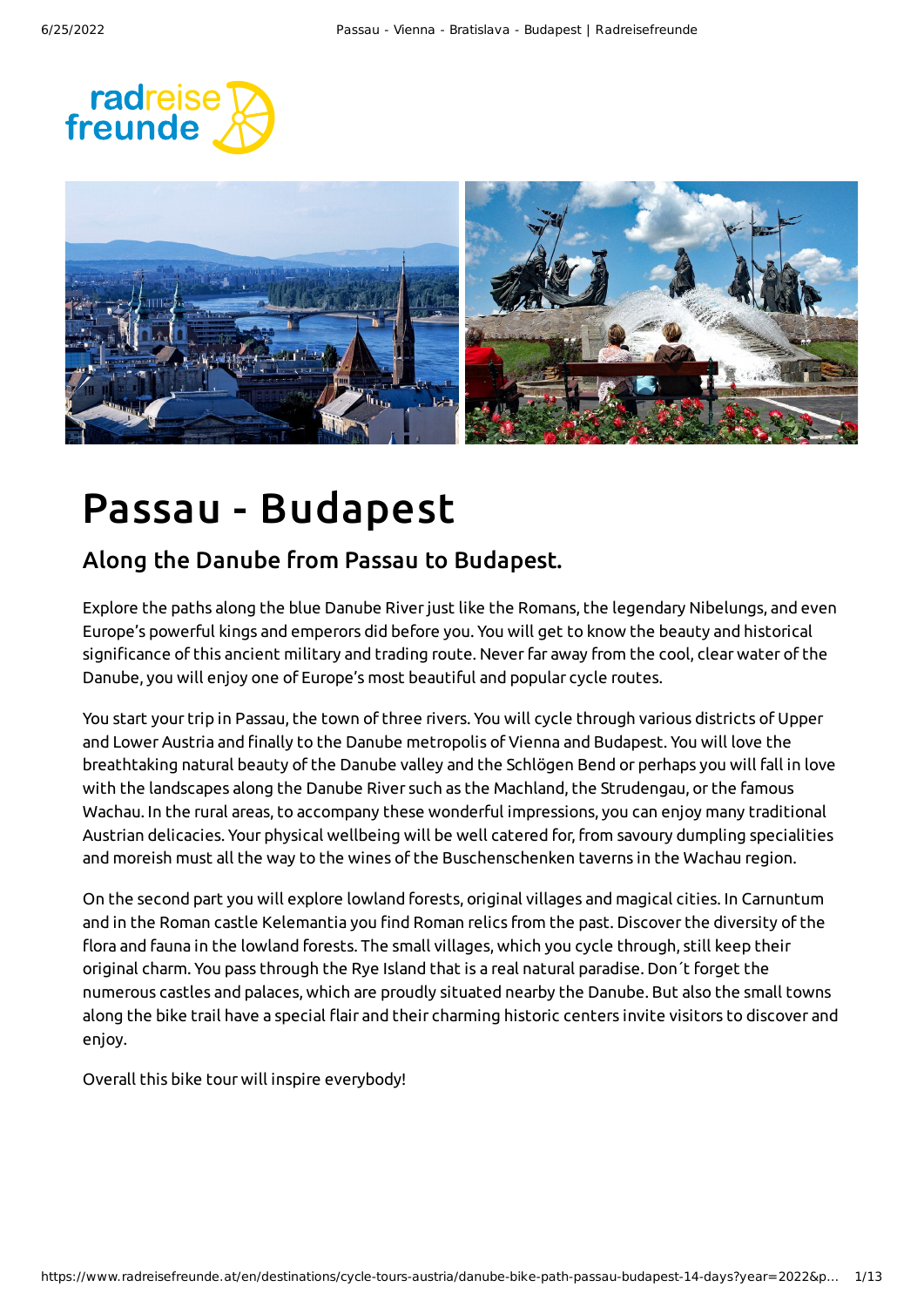#### Classic

 $\blacksquare$ 

14 Days / 13 Nights

Individual

### To the online version

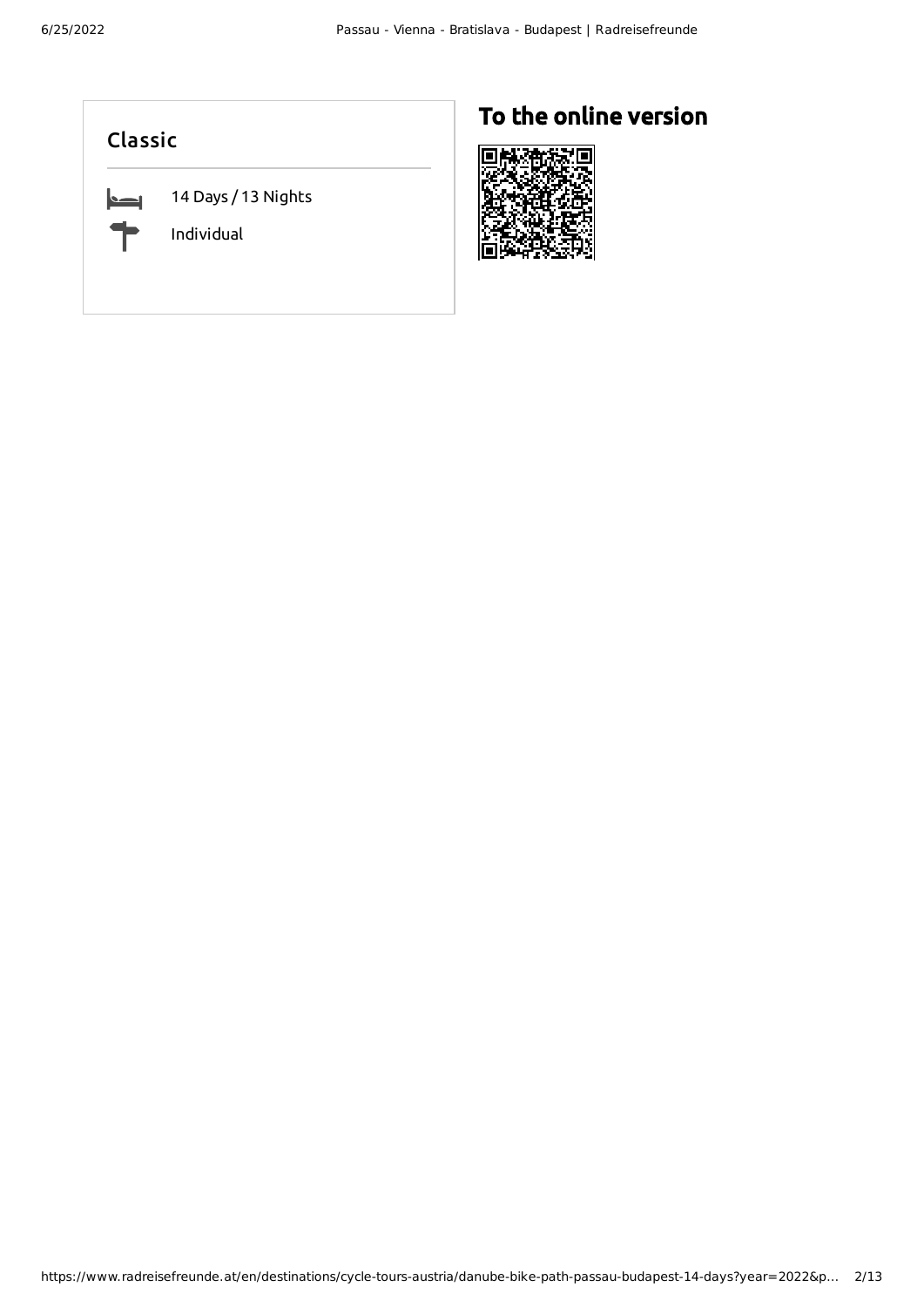## Itinerary

DAY 1

DAY  $\overline{\phantom{0}}$ 

## [Arrival](#page-2-0) in Passau

<span id="page-2-0"></span>Take a walk through the "New Centre" of Passau, the town of three rivers, which has been completely redesigned as a pedestrian, car-free area. In the evening welcome briefing and bike fitting.

### Passau - [Schlögen](#page-2-1) (Danube bend) approx. 40 km

#### <span id="page-2-1"></span>2: Passau - Schlögen (Danube bend) (approx. 40 km)

You will start your tour along the Danube, first passing Obernzell and finally arriving in Engelhartszell (the only Trappist monastery in Austria). You will then cycle through the nature reserve Donauleiten, from where you will reach the Schlögen Bend to the north. This is where granite proved to be too much of an opponent and forced the Danube to change directions by 180 degrees. While a ferry takes you to the other side of the river to your hotel you have time to look at this natural phenomenon.

DAY 3

[Schlögen](#page-2-2) (Danube bend) - Linz | approx. 50 km

<span id="page-2-2"></span>Today you will cycle through the green Eferdinger basin via the market towns of Aschach, Ottensheim and Wilhering and all the way to the Upper Austrian capital of Linz. The historical Old Town of Linz has many pubs and eateries for you to discover. Other highlights of the European Capital of Culture 2009 include the magnificent views from Pöstlingberg Mountain and a stroll through the Donaulände Park.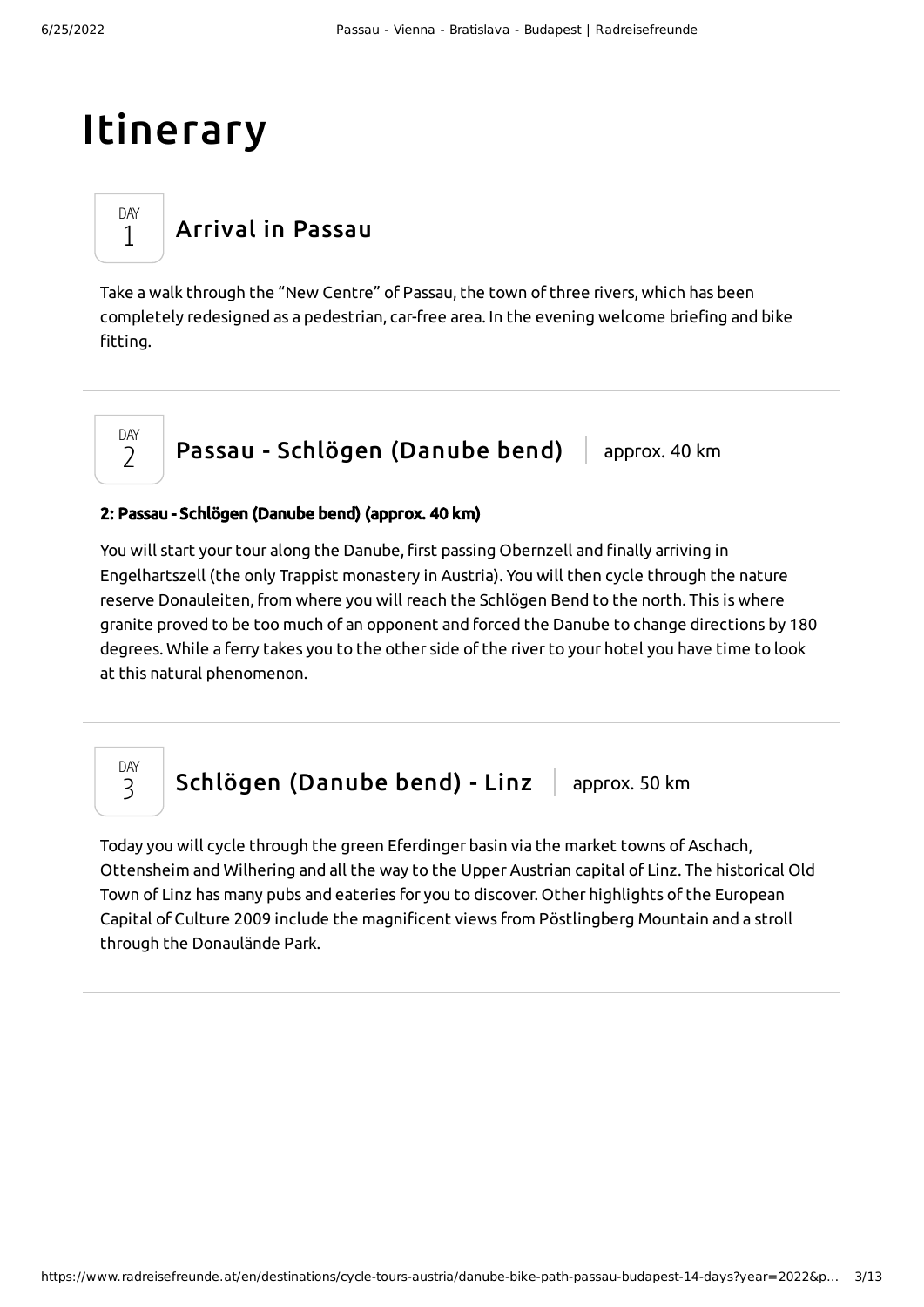

 $Linz - Grein/Ardagger$  $Linz - Grein/Ardagger$  approx. 60 km

<span id="page-3-0"></span>On the fourth day you will take a little detour away from the course of the Danube to St. Florian (Augustinian monastery) and to Enns. In Enns you can go to the town square with its 60 meter town tower, the landmark of the oldest town in Austria, or you visit the archaeological collection in the municipal museum Lauriacum. Afterwards, you will return to the river, first reaching the beautiful little baroque town of Grein. Here you have the opportunity to visit the oldest municipal theatre in Austria that is still being used. Or you can visit the maritime museum or Greinburg castle.



[Grein/Ardagger](#page-3-1) - Spitz  $\vert$  approx. 60 km

<span id="page-3-1"></span>This section of the Danube, the Strudengau, was once feared by sailors, now you can cycle along it. Where they used to fight against the Danube currents you can now take a leisurely cycle ride. In Maria Taferl, high above the Danube, you will find the magnificent pilgrimage church, which attracts thousands of pilgrims every year. You should make a little stop in Melk and look up or you will miss the beautiful Melk monastery that overlooks the Danube. Your today´s accommodation is located in the heart of the Wachau valley.

Spitz - [Traismauer/Tulln](#page-3-2) | approx. 50-60 km

<span id="page-3-2"></span>Today you will cycle through the picturesque Wachau region, where you can enjoy the charming atmosphere of the region's typical orchards and vineyards. You will pass through the little wine towns of Weißenkirchen and Dürnstein with its Castle ruin, cycle past the 1000-year old town of Krems and finish in Traismauer or Tulln. A stay in the Wachau region means that you simply have to take part in a wine tasting, which we would pleased to organize for you!



DAY 6

 $Triationaler/Tulln - Vienna$  approx. 50-40 km

<span id="page-3-3"></span>Your bike tour will be a relaxed trip to the Danube metropolis of Vienna. As soon as you arrive you can enjoy all the amenities of the city for the rest of the day. Treat yourself to a Viennese-style Americano coffee and a piece of the famous Sachertorte cake in one of Vienna's typical coffee houses. Take a stroll along Vienna's Parade shopping street, along Mariahilfer Strasse, visit the St Stephen's Cathedral or see the main sights and take a trip in one of the famous Fiaker cabs.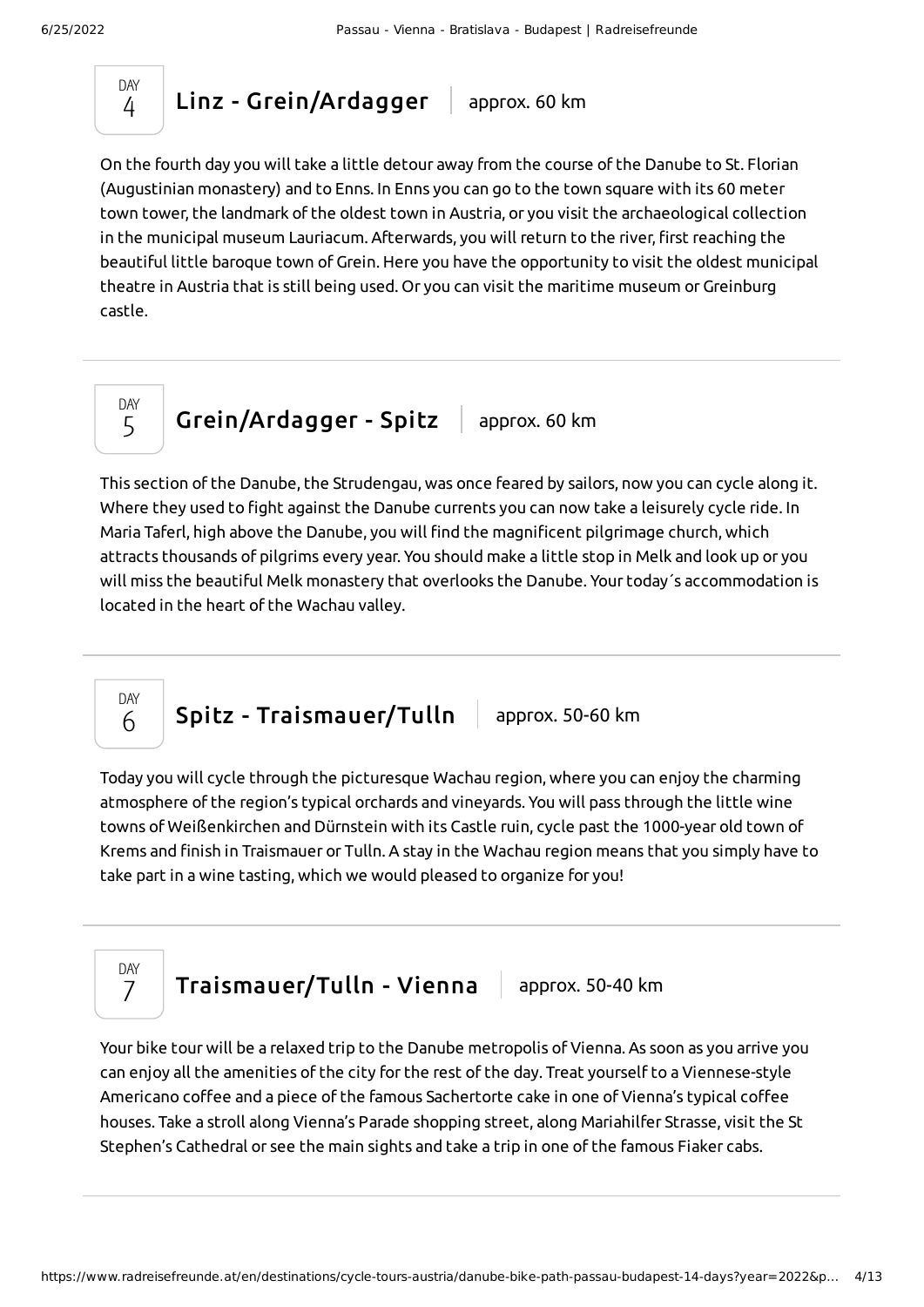

Vienna - Bad Deutsch [Altenburg/Hainburg](#page-4-0) | approx. 50 km

<span id="page-4-0"></span>Your bike trip guides you through the national park Donau-Auen. There you will get to know the diversity of the flora and fauna as well as the manifold types oflandscape. You pass the castle Orth and the village Eckertsau and reach Bad Deutsch Altenburg.



#### Bad Deutsch [Altenburg/Hainburg](#page-4-1) - Bratislava approx. 35 km

<span id="page-4-1"></span>From Bad Deutsch Altenburg/Hainburg you can make an excursion on the Roman bike trail (Römerweg) to Carnuntum. The archaeological park is regarded as one of the most significant archaeological sites in Austria. After Hainburg you reach the border to Slovakia and it´s capital city Bratislava that is your next overnight stay. The shorter distance today allows plenty of time to visit the old part of this charming city.



Bratislava - [Mosonmagyaróvár](#page-4-2) - Györ

approx. 45 km + train ride

<span id="page-4-2"></span>You cycle a short distance in Slovak territory before you pass the Hungarian borderin Rajká. Within the first few kilometers of your cycle trip in Hungary you will discover charming villages. The complete section is influenced by agriculture. Yourroute guides you through the so-called Szigetköz (a small Rye Island). This is characterized by numberless side arms of the Danube. After arrival in Mosonmagyaróvár, which is also called "City of 17 bridges", your today's cycle tour ends. We recommend a short walking tourin this charming city, before you take the train to Györ. The district capital offers many sights and a breathtaking historic center.



<span id="page-4-3"></span>Soon you reach the Hungarian Böny. From there a route version guides you to Bábolna, a well cultivated town with a beautiful inner city. The local National Stud is known far beyond its borders. Racehorses are bred in the splendid inner courtyard. The last part of the route takes you back to the Danube. Then you reach the divided town Komárom/Komárno. At night you can relax in the local spa.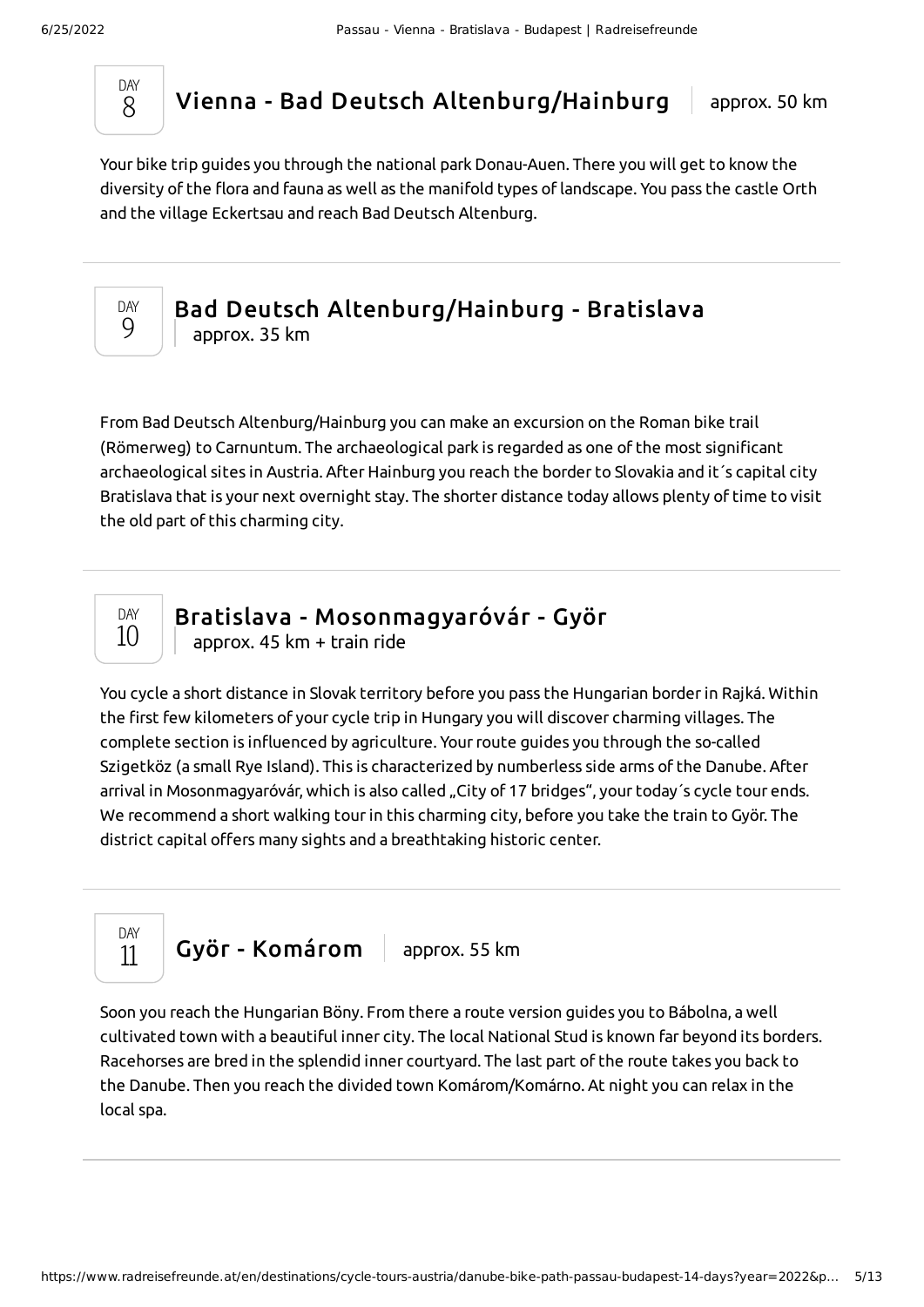

[Komárom](#page-5-0) - Visegrád  $\parallel$  approx. 55 km + trip by boat

<span id="page-5-0"></span>Today´s route runs nearriverbanks in the flat Danube valley. In the course of this you pass different villages and while cycling you can view the vineyards in the background. The sporty bikers can choose a route over Tata but there are some increases. This requires a basic level of fitness. Those interested in history should plan time for the Roman castle Kelemantia which is on the way. However, an absolute highlight today is Esztergom (also known as "Hungarian Rome"): It's basilica is the largest church of the country. Take time for a comprehensive visit, before you will board a riverboat, which takes you to your destination Visegrád. Amazing views into the beautiful landscape of the so-called "Donauknie" will impress you.

Note: The overnight stay takes place either in Esztergom or in Visegrád (depending on availability at time of reservation). In the case of Esztergom, shipping takes place on the conscious day from Szentendre to Budapest. The different distances remain the same in both. You will receive detailed information together with your booking confirmation. Additionally, the timetable for the boat has not yet been set. It might not be possible in April, September, October, and every Monday; during these period/days you will receive a train ticket as replacement.

DAY 13

Visegrád - [Budapest](#page-5-1) | approx. 55 km

<span id="page-5-1"></span>The Royal Palace and the castle of Visegrád will delight you and the open air museum as well as the baroque old town of Szentendre invites you to stay. The first part of today will guide you again through the "Donauknie", probably the most attractive section of the Danube bike trail at all. Soon you will arrive in Budapest, where you can review all impressions of this wonderful bike trip during a walk through the city.

DAY 14

### [Individual](#page-5-2) departure or extension

<span id="page-5-2"></span>In the Hungarian capital city there are many things to discover. If you are interested in we would be pleased to book some extra nights for you.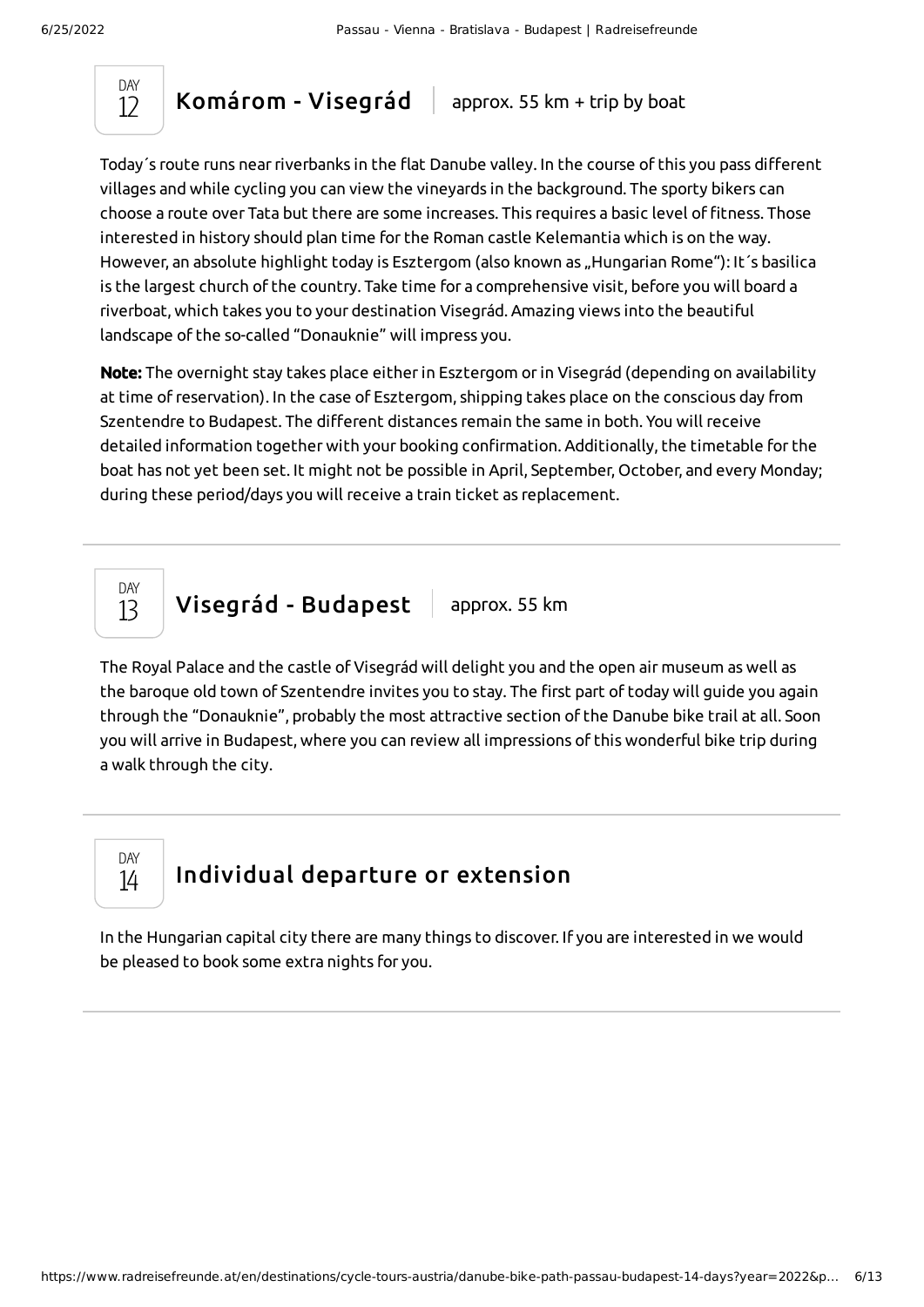## Tour character

On the first part flat or slightly downhill along the Danube; well-built cycling path almost all the way without motor vehicles; Minor roads make up only very short sections of this route - the Danube cycle path up to Vienna is a perfect example of a cycle route.

On the second part you cycle on bike trails, ways alongside a dam and partly on relatively quiet side roads. Busy roads are of short-term duration. You cycle on unmade paths only for 3 short distances otherwise you will find asphalted roads. On the whole the route is signed very well with a few exceptions in the Slovakian part. Altogether the touris relatively easy with slightly increases in some sections.

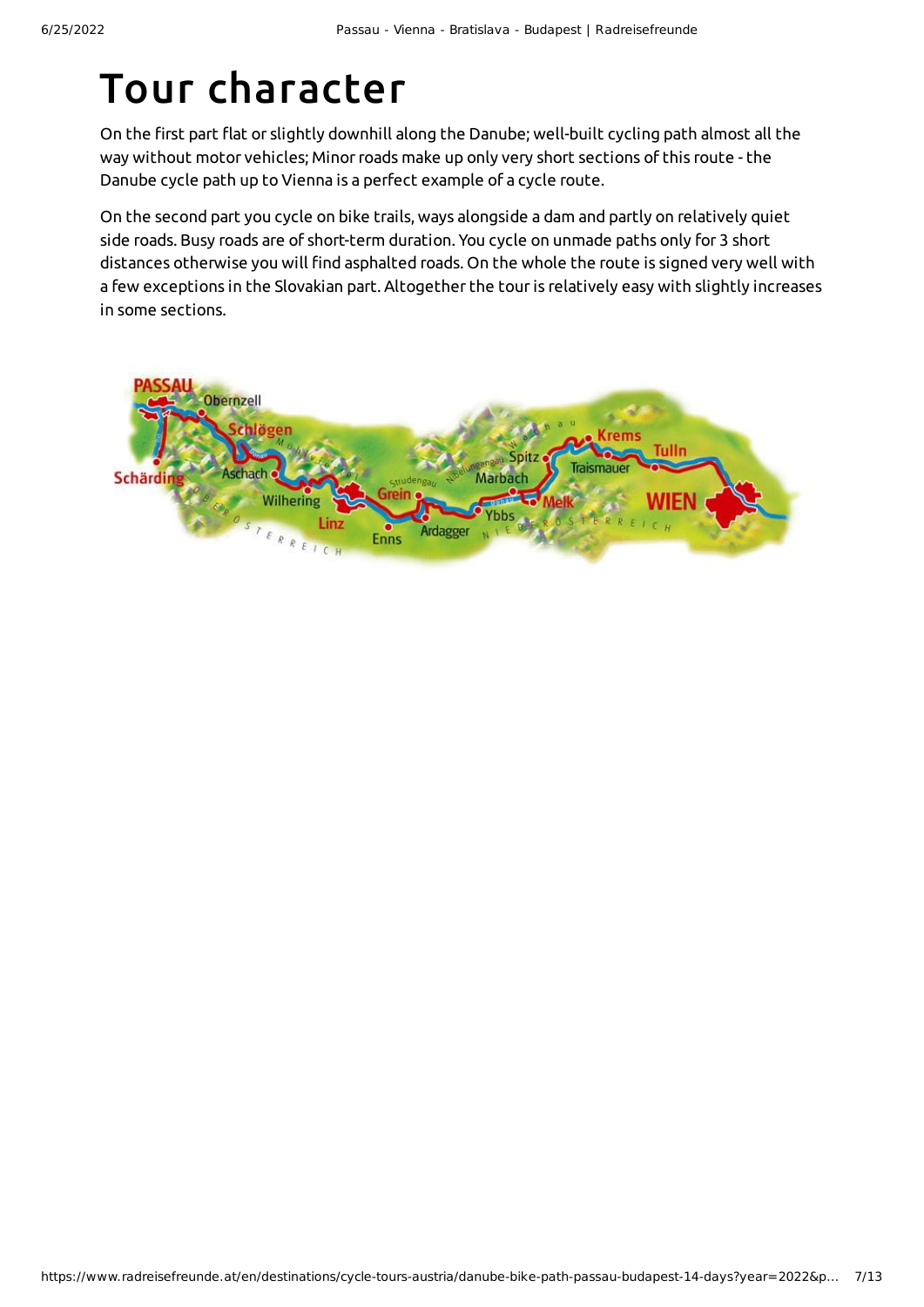## Prices and events

#### Place of arrival: Passau

|                                                                                  | Season 1<br>03.04.2022 - 15.04.2022  <br>18.09.2022 - 02.10.2022  <br>Arrival Sunday | <b>Season 2</b><br>16.04.2022 - 24.06.2022  <br>03.09.2022 - 17.09.2022  <br>Arrival Saturday, Sunday and<br>Monday | Season 3<br>25.06.2022 -<br>02.09.2022  <br>Arrival daily |
|----------------------------------------------------------------------------------|--------------------------------------------------------------------------------------|---------------------------------------------------------------------------------------------------------------------|-----------------------------------------------------------|
|                                                                                  | Danube-Bike-Path, Passau-Budapest, 14 days, cat: A, arrival Passau, AT-DORPB-14A     |                                                                                                                     |                                                           |
| Base price                                                                       | 1,349.00                                                                             | 1,499.00                                                                                                            | 1,579.00                                                  |
| Surcharge half board                                                             | 319.00                                                                               | 319.00                                                                                                              | 319.00                                                    |
| Surcharge single room                                                            | 579.00                                                                               | 579.00                                                                                                              | 579.00                                                    |
| Danube-Bike-Path, Passau-Budapest, 14 days, cat: B, arrival Passau, AT-DORPB-14B |                                                                                      |                                                                                                                     |                                                           |
| Base price                                                                       | 1,149.00                                                                             | 1,299.00                                                                                                            | 1,379.00                                                  |
| Surcharge half board                                                             | 259.00                                                                               | 259.00                                                                                                              | 259.00                                                    |
| Surcharge single room                                                            | 369.00                                                                               | 369.00                                                                                                              | 369.00                                                    |

Category A: Accommodation in well selected hotels \*\*\*\* (partly \*\*\* but best hotel on place)

Category B: Accommodation in chosen guest houses, hotels, and inns \*\*\*

# Additional nights

#### Place of arrival: Passau

|                        | Season 1<br>Apr 3, 2022 - Apr 15, 2022  <br>Sep 18, 2022 - Oct 2, 2022  <br>Arrival Sunday | Season 2<br>Apr 16, 2022 - Jun 24, 2022  <br>Sep 3, 2022 - Sep 17, 2022  <br>Arrival Saturday, Sunday and Monday | Season 3<br>Jun 25, 2022 -<br>Sep 2, 2022  <br>Arrival daily |
|------------------------|--------------------------------------------------------------------------------------------|------------------------------------------------------------------------------------------------------------------|--------------------------------------------------------------|
| Passau                 |                                                                                            |                                                                                                                  |                                                              |
| Double room p.p. cat.A | 69.00                                                                                      | 69.00                                                                                                            | 69.00                                                        |
| Single room            | 119.00                                                                                     | 119.00                                                                                                           | 119.00                                                       |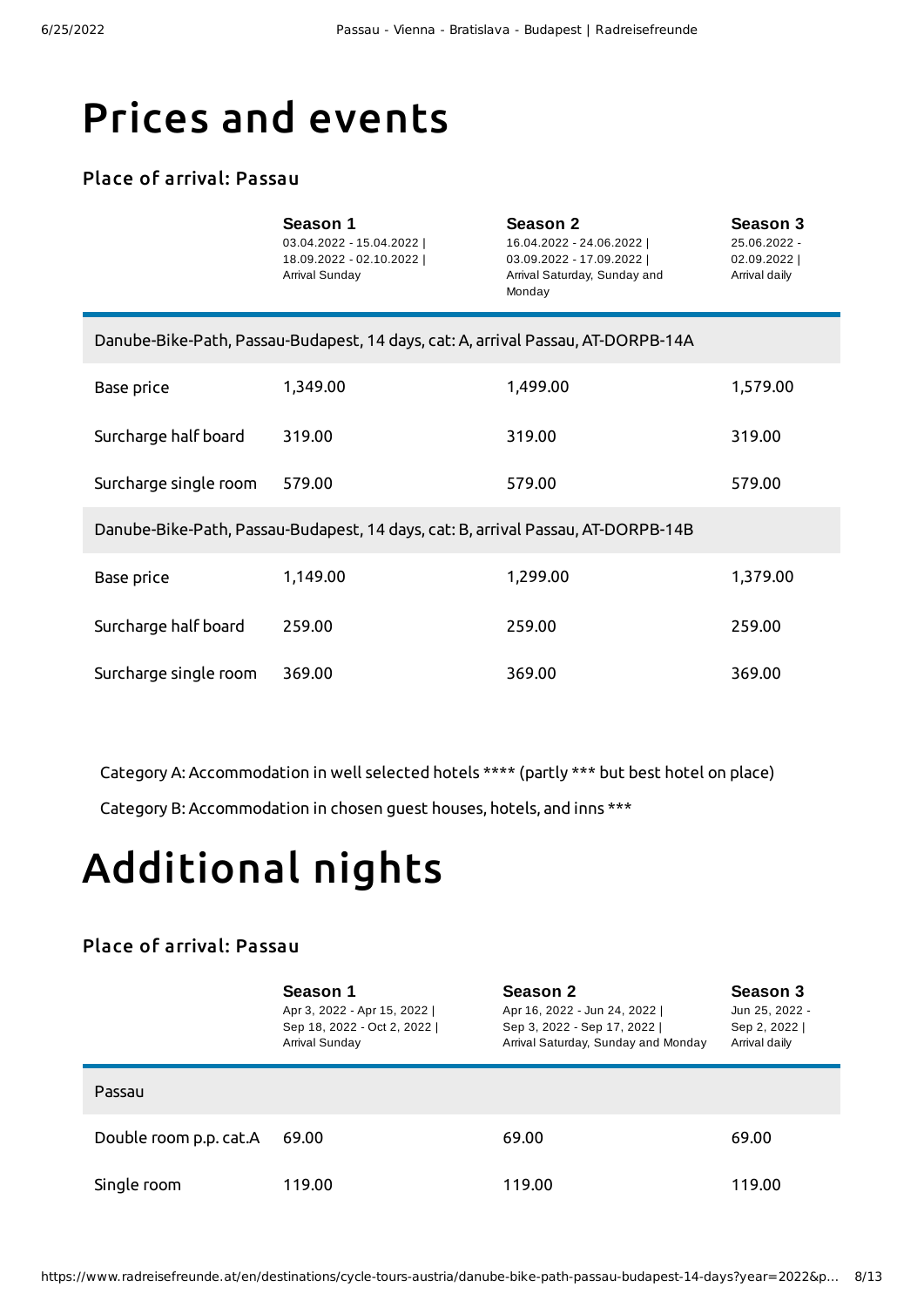|                             | Season 1<br>Apr 3, 2022 - Apr 15, 2022  <br>Sep 18, 2022 - Oct 2, 2022  <br>Arrival Sunday | Season 2<br>Apr 16, 2022 - Jun 24, 2022  <br>Sep 3, 2022 - Sep 17, 2022  <br>Arrival Saturday, Sunday and Monday | Season 3<br>Jun 25, 2022 -<br>Sep 2, 2022  <br>Arrival daily |
|-----------------------------|--------------------------------------------------------------------------------------------|------------------------------------------------------------------------------------------------------------------|--------------------------------------------------------------|
| Vienna                      |                                                                                            |                                                                                                                  |                                                              |
| Double room p. P. Cat.<br>Α | 69.00                                                                                      | 69.00                                                                                                            | 69.00                                                        |
| Single room                 | 115.00                                                                                     | 115.00                                                                                                           | 115.00                                                       |
| <b>Bratislava</b>           |                                                                                            |                                                                                                                  |                                                              |
| Double room p.p. cat.<br>A  | 69.00                                                                                      | 69.00                                                                                                            | 69.00                                                        |
| Single room                 | 119.00                                                                                     | 119.00                                                                                                           | 119.00                                                       |
| <b>Budapest</b>             |                                                                                            |                                                                                                                  |                                                              |
| Double room p. P. Cat.<br>A | 69.00                                                                                      | 69.00                                                                                                            | 69.00                                                        |
| Single room                 | 129.00                                                                                     | 129.00                                                                                                           | 129.00                                                       |
| Passau                      |                                                                                            |                                                                                                                  |                                                              |
| Double room p. P. Cat.<br>B | 59.00                                                                                      | 59.00                                                                                                            | 59.00                                                        |
| Single room                 | 89.00                                                                                      | 89.00                                                                                                            | 89.00                                                        |
| Vienna                      |                                                                                            |                                                                                                                  |                                                              |
| Double room p. P. Cat.<br>B | 59.00                                                                                      | 59.00                                                                                                            | 59.00                                                        |
| Single room                 | 99.00                                                                                      | 99.00                                                                                                            | 99.00                                                        |
| Bratislava                  |                                                                                            |                                                                                                                  |                                                              |
| Double room p. P. Cat.<br>B | 49.00                                                                                      | 49.00                                                                                                            | 49.00                                                        |
| Single room                 | 85.00                                                                                      | 85.00                                                                                                            | 85.00                                                        |
| Budapest                    |                                                                                            |                                                                                                                  |                                                              |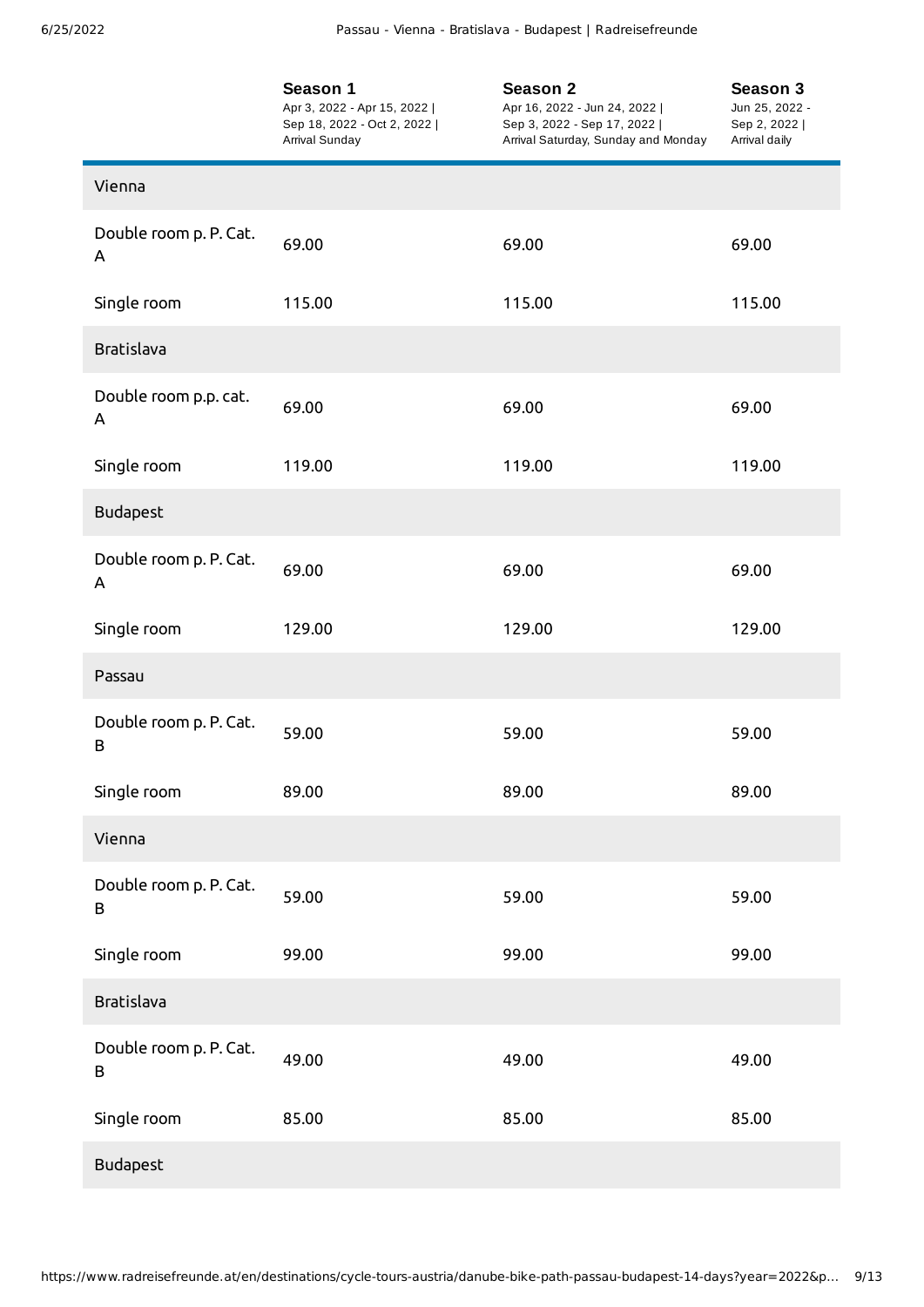|                             | Season 1<br>Apr 3, 2022 - Apr 15, 2022  <br>Sep 18, 2022 - Oct 2, 2022  <br>Arrival Sunday | Season 2<br>Apr 16, 2022 - Jun 24, 2022  <br>Sep 3, 2022 - Sep 17, 2022  <br>Arrival Saturday, Sunday and Monday | Season 3<br>Jun 25, 2022 -<br>Sep 2, 2022  <br>Arrival daily |
|-----------------------------|--------------------------------------------------------------------------------------------|------------------------------------------------------------------------------------------------------------------|--------------------------------------------------------------|
| Double room p. P. Cat.<br>B | 55.00                                                                                      | 55.00                                                                                                            | 55.00                                                        |
| Single room                 | 95.00                                                                                      | 95.00                                                                                                            | 95.00                                                        |

# Our [rental](#page-9-0) bikes

<span id="page-9-0"></span>

|                                                            | <b>Filter</b> |
|------------------------------------------------------------|---------------|
| 21-gears unisex incl. rental bike insurance                | 169.00        |
| 21-gear gents incl. rental bike insurance                  | 169.00        |
| 7-gear unisex with back pedal brake incl. rental bike insu | 169.00        |
| Electric bike incl. rental bike insurance                  | 389.00        |
| premium bike incl. rental bike insurance                   | 269.00        |
| rental bike PLUS incl. rental bike insurance               | 269.00        |

Prices per person in EUR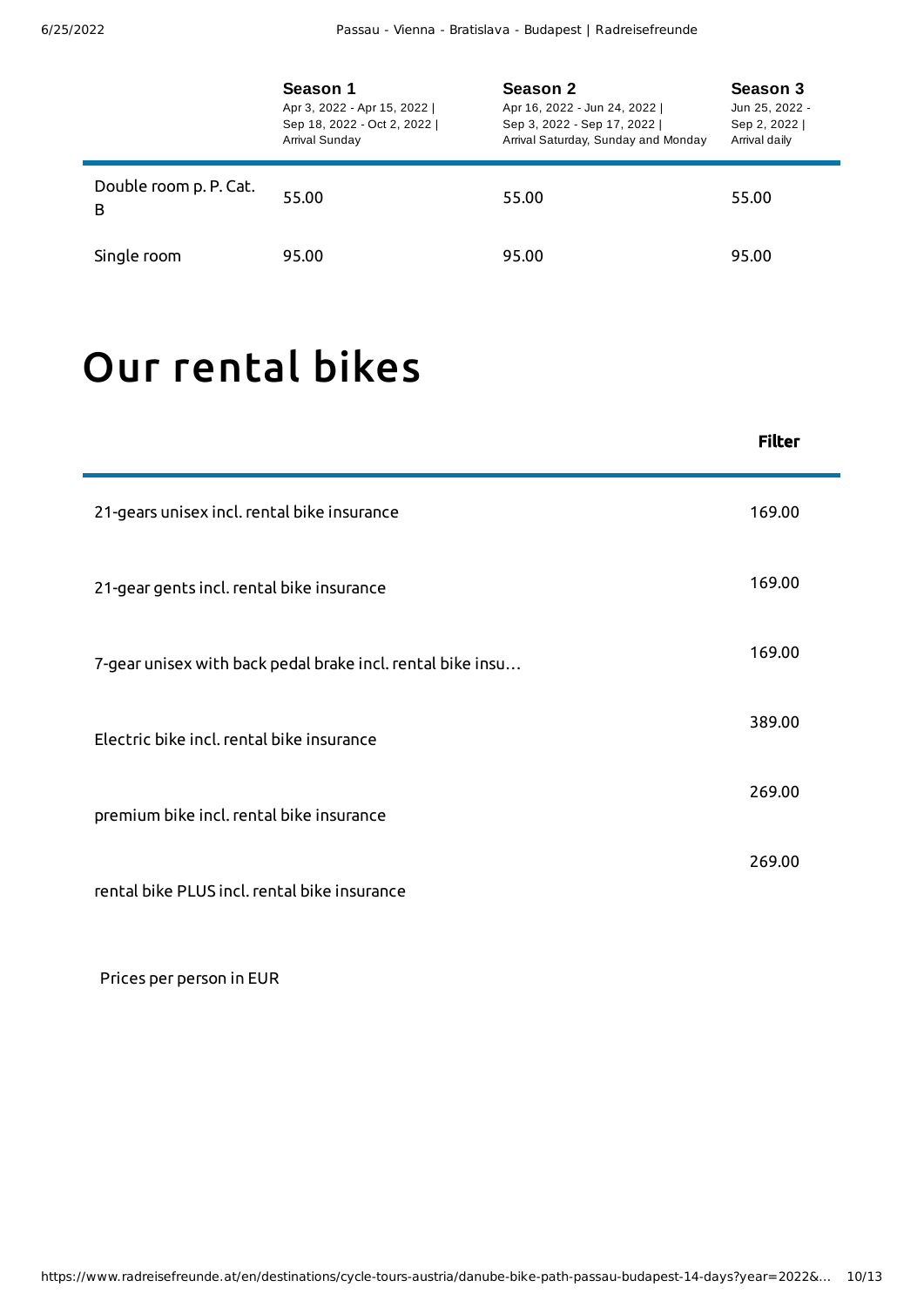# Services and infos

#### **Services**

- Overnight stays in chosen category
- Breakfast (buffet style)
- If half board: 11 x 3-course dinner(in Vienna and Budapest B&B only)
- Luggage transport from hotel to hotel
- 7-day Service Hotline
- Well-planned route guidance
- Detailed travel documents
- Personal welcome meeting and bike fitting
- Train ticket from Mosonmagyaróvár to Györ(incl. transfer of bikes)
- Boat ticket from Esztergom to Visegrád  $\bullet$ orfrom Szentendre to Budapest incl. transfer of bikes (In April, September, October, and every Monday the boat doesn´t run; we will organize a train ticket as a replacement)
- Coffee or tea and cake in a traditional  $\bullet$ coffee house in Bratislava
- Rental bikes insurance  $\bullet$
- GPS Tracks on request available

#### Infos

#### Arrival / Parking / Departure:

- Arrival by car or train to Passau. Next airports: Linz, Munich, Vienna, Bratislava or Budapest.
- There are public parking spaces with obligatory parking fees. No reservation possible, payable on spot; price: about 5 €/day;
- Transfer from Budapest to Vienna by bus: bookable each Friday, Saturday, and Sunday (in season 1 and 2), and daily in season 3, departure at approx. 3 PM; pickup service directly at the hotel, duration approx. 3.5 hours, price 59 € per person and 19 € for own bikes (only possible together with people), reservation required; subject to availability at time of application; alternatively there are excellent rail connections available (without changing the train, several times daily). Special transfers available with at least 4 participants upon request.
- Daily transfer from Vienna to Passau: duration: about 3.5 to 4 hours; departure

#### Please note:

Where visitor´s tax is due, it is not included in the tour price.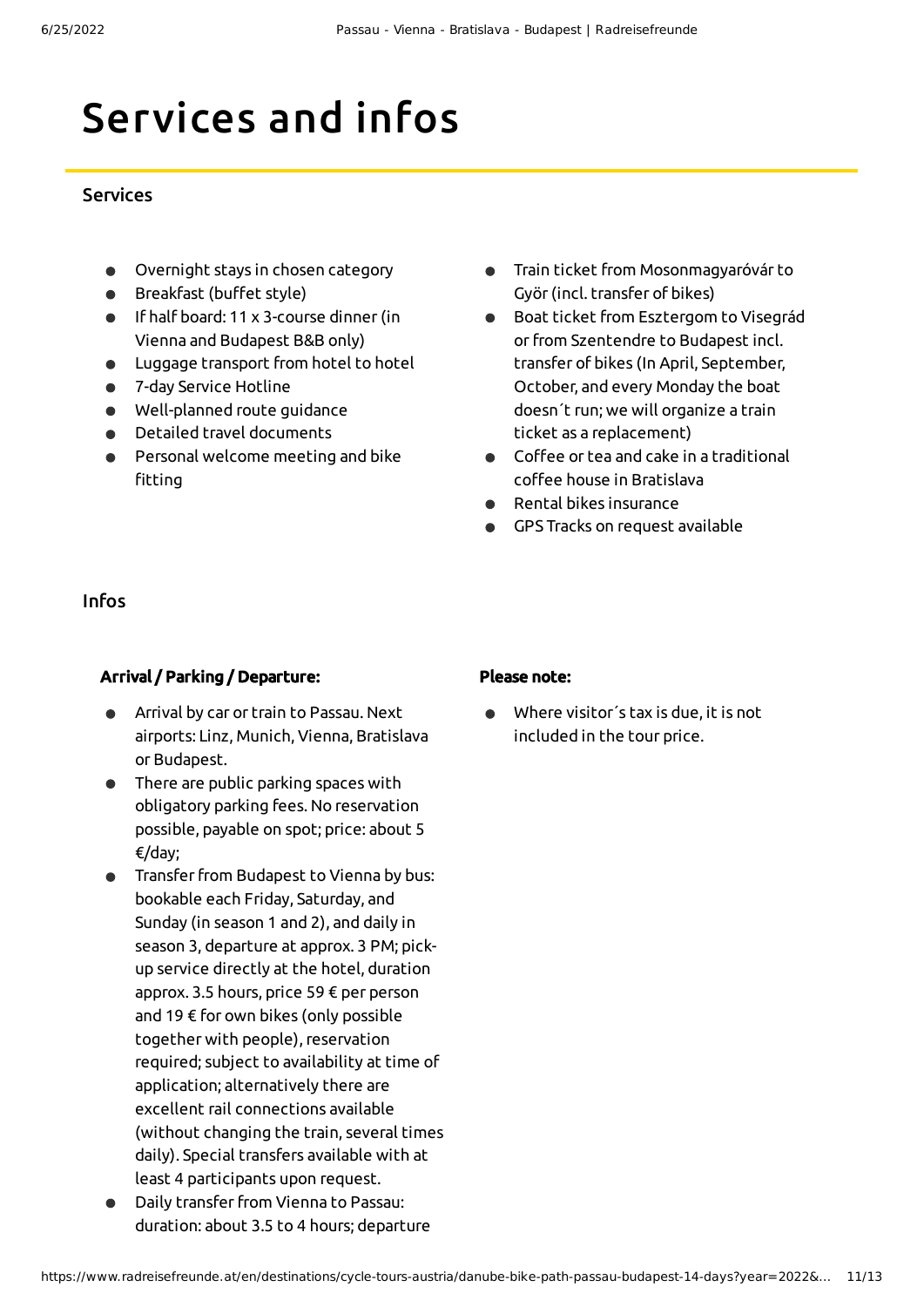at approx. 2 PM; price: 59 € per person and 19 € for own bikes; reservation required.